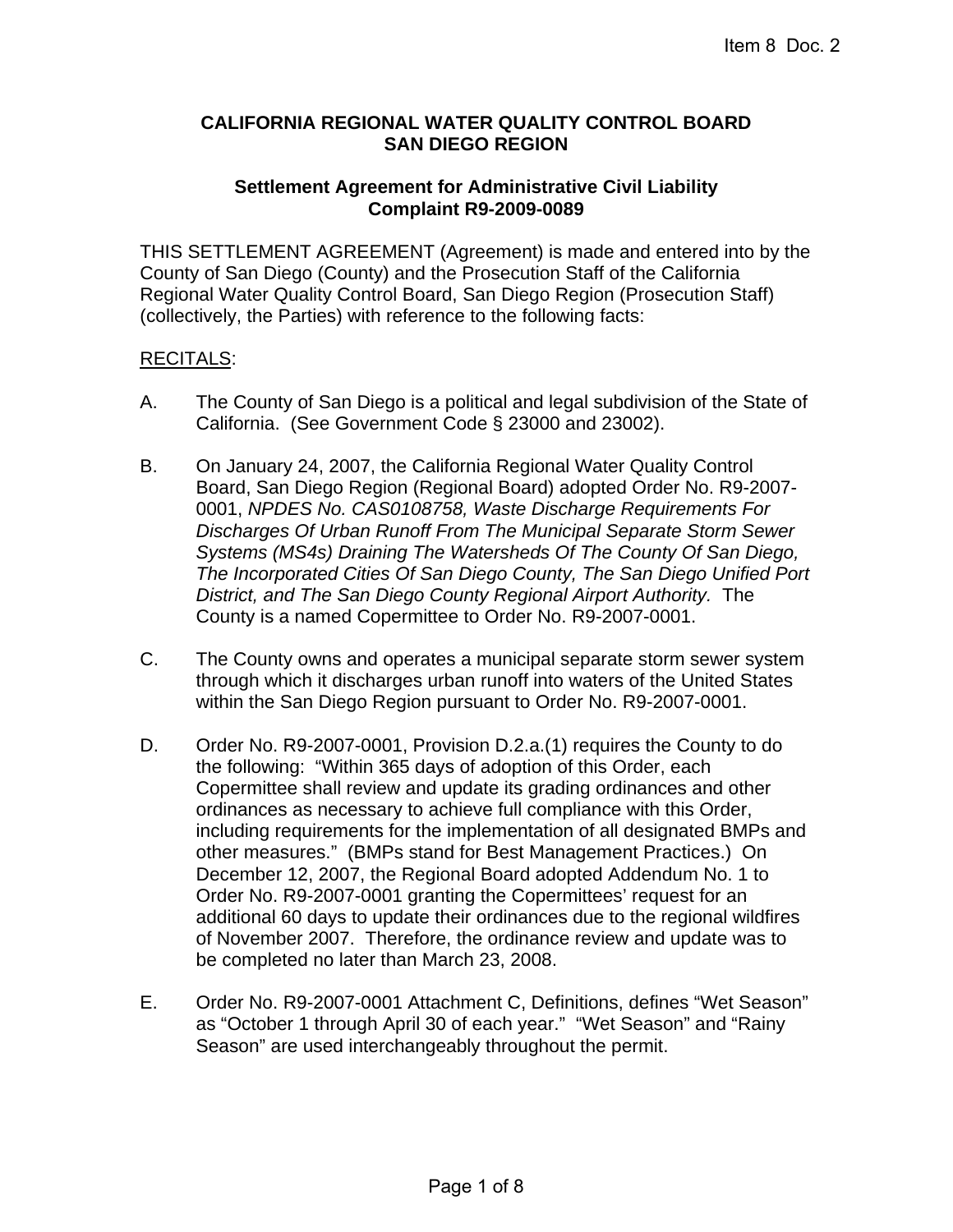- F. Order No. R9-2007-0001, Provision D.2.c.(3) requires the County to do the following: "Each Copermittee shall implement, or require the implementation of, the designated minimum BMPs and any additional measures necessary to comply with this Order at each construction site within its jurisdiction year round. However, BMP implementation requirements can vary based on Wet and Dry Seasons. Dry Season BMP implementation must plan for and address rain events that may occur during the Dry Season. Provision D.2.c.(1)(b)(iii) states that "[s]lope stabilization on all inactive slopes during the Rainy Season and during rain events in the Dry Season" is one of the designated minimum set of BMPs at construction sites.
- *G.* Order No. R9-2007-0001, Provision D.2.d.(1-3), stated in part, requires the County to do the following:
	- *(1) During the Wet Season, each Copermittee shall inspect at least biweekly (every two weeks), all construction sites within its jurisdiction meeting the following criteria:* 
		- *(a) All sites 50 acres or more in size and grading will occur during the wet season;*
		- *(b) All sites 1 acre or more, and tributary to a CWA [Clean Water Act] section 303(d) water body segment impaired for sediment or within or directly adjacent to or discharging directly to a receiving water within an ESA [Environmentally Sensitive Area]; and*
		- *(c) Other sites determined by the Copermittees or the Regional Board as a significant threat to water quality. In evaluating threat to water quality, the following factors shall be considered:* 
			- *i. soil erosion potential;*
			- *ii. site slope;*
			- *iii. project size and type;*
			- *iv. sensitivity of receiving water bodies;*
			- *v. proximity to receiving water bodies;*
			- *vi. non-storm water discharges;*
			- *vii. past record of non-compliance by the operators of the construction site; and*
			- *viii. any other relevant factors.*
	- *(2) During the wet season, each Copermittee shall inspect at least monthly, all construction sites with one acre or more of soil*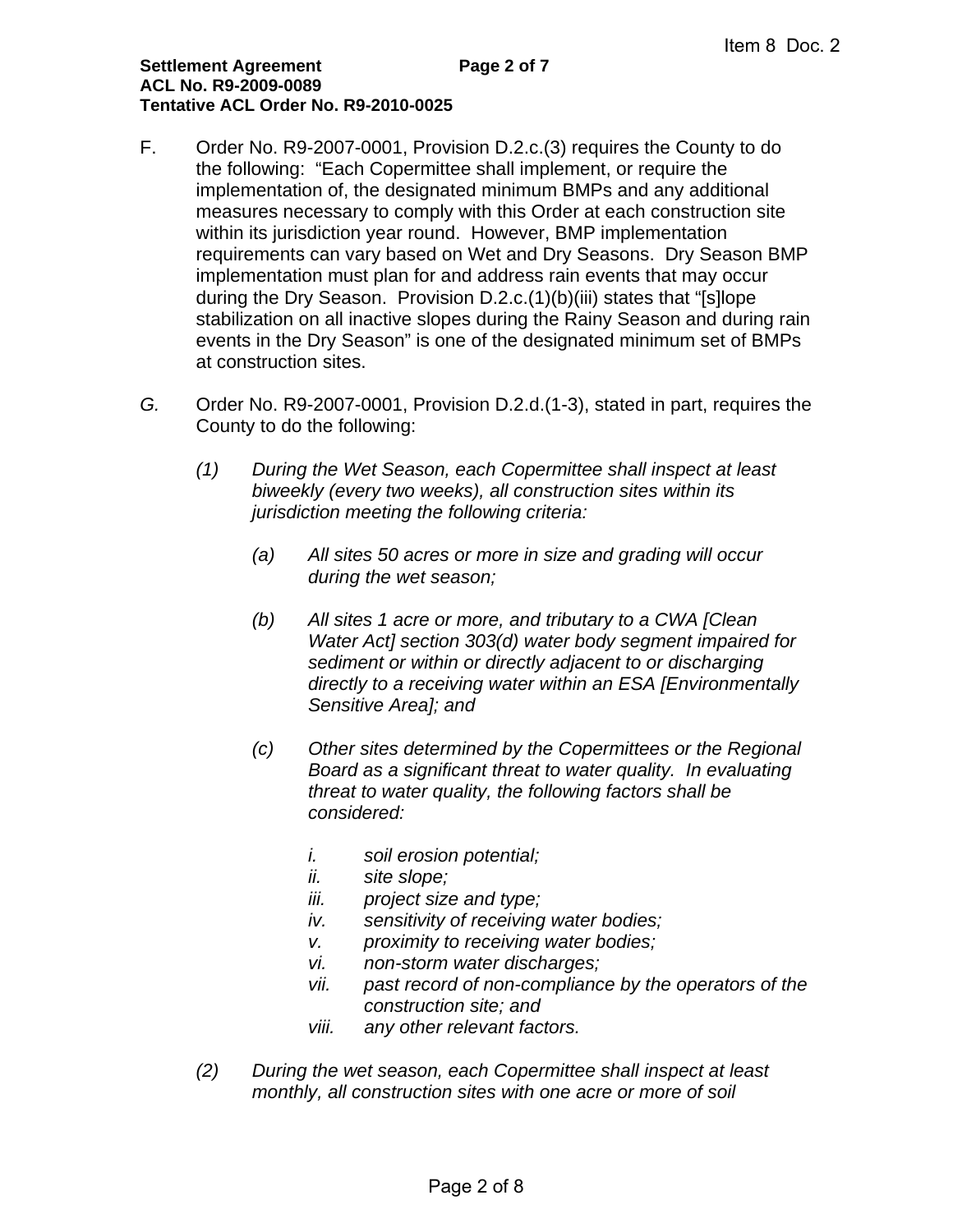*disturbance not meeting the criteria specified above in section D.2.c.(1).* 

- *(3) During the wet season, each Copermittee shall inspect as needed, construction sites less than 1 acre in size.*
- H. On September 30, 2008, the County informed the Regional Board in its Jurisdictional Urban Runoff Management Plan, Annual Report Fiscal Year 2007-2008 that it began complying with Order No. R9-2007-0001's construction site inspection requirements on July 1, 2007.
- I. On October 18, 2000, the County's Department of Public Works issued a Director's Letter of Instruction (DLI) to provide guidance to County staff in implementing the County's storm water program including inspecting "developer and single-family grading permits and other construction activities." The DLI was revised on January 8, 2008, and is scheduled to sunset on January 8, 2014.
- J. On November 30, 2009, the Regional Board Assistant Executive Officer issued Administrative Civil Liability (ACL) Complaint No. R9-2009-0089 to the County proposing to assess an ACL for \$77,800 for alleged violations of Order No. R9-2007-0001. The ACL Complaint alleged that (1) the County failed to provide adequate legal authority when it adopted a "Wet Season" definition that did not include the first 40 days of Order No. R9- 2007-0001's "Wet Season" on March 24, 2008, (2) that the County failed to require construction site Best Management Practices (BMPs) during the 40 day period of 2007 and 2008, and (3) that the County failed to inspect construction sites during the 40 day period of 2007 and 2008.
- K. After due consideration, the Parties, through their respective representatives, have reached a settlement agreement for the violations alleged in ACL Complaint No. R9-2009-0089. The alleged violations and proposed penalties for those violations are provided and detailed in the tentative ACL Order. The Prosecution Staff has agreed to propose the tentative ACL Order for adoption at the Regional Board's April 14, 2010, meeting, or the next available regular or special meeting. This Agreement and attached tentative ACL Order are subject to approval by the Regional Board after the public is provided with notice and an opportunity to comment on the proposed settlement as provided below.
- L. In reaching this Agreement the Prosecution Staff considered the statutory factors for determining the appropriate amount of civil liability for the alleged violations. Such consideration recognized that the County corrected the "Wet Season" definition in its storm water ordinance on August 5, 2009. In addition, the proposed penalties in this Agreement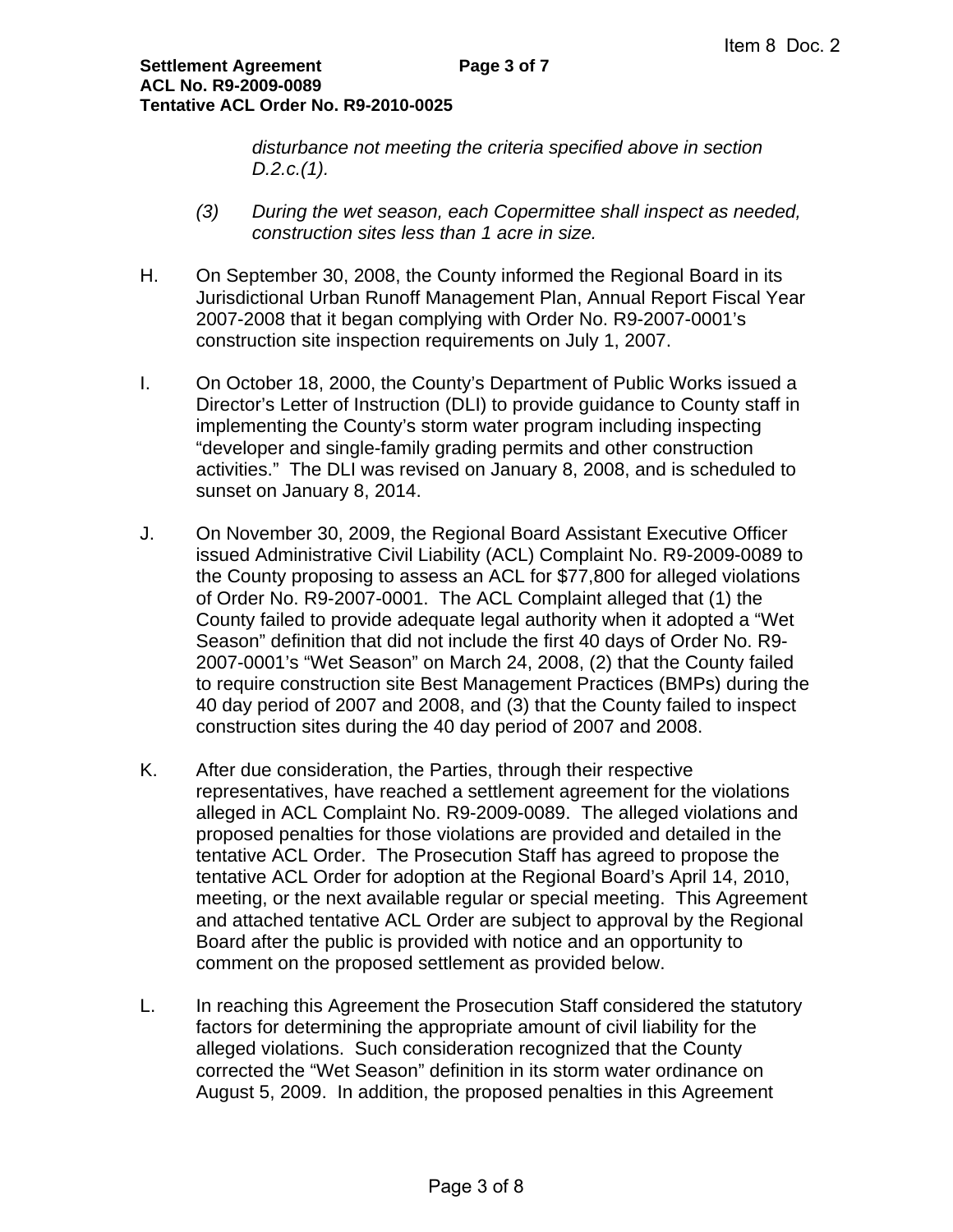would cover Regional Board staff costs as well as the estimated economic benefit calculated by the Prosecution Staff.

M. Accordingly, the general terms of the settlement are that in exchange for a full and final release of all claims arising out of the specified violations in ACL Complaint No. R9-2009-0089, the County will pay an administrative civil liability of \$57,350 for alleged violations of Order No. R9-2007-0001 as detailed in the tentative ACL Order and Complaint.

NOW, THEREFORE, in exchange for their mutual promises and for other good and valuable consideration specified herein, the receipt and sufficiency of which are hereby acknowledged, the Parties agree as follows:

- 1. The Parties agree to support, advocate for, and promote the adoption of the tentative ACL Order No. R9-2010-0025, which incorporates this Agreement, at the Regional Board's April 14, 2010, meeting, or the next available regular or special meeting, following public notice and comment. The tentative ACL Order is an indivisible component of this Agreement and the Parties' settlement. For this reason, if the Regional Board fails to adopt the tentative ACL Order without modification (unless the modifications are for immaterial changes to eliminate typographical errors or are specifically agreed upon by the Parties), this Agreement is void.
- 2. The County agrees to provide payment in the amount of \$57,350 to be deposited into the State Water Pollution Cleanup and Abatement Account within 30 days of adoption of the tentative ACL Order.
- 3. This settlement agreement is entered into by the Parties to resolve by consent and without further administrative proceedings the alleged violations set forth in the Complaint. The Parties believe that settlement of this matter is in the best interest of the People of the State.
- 4. The County covenants and agrees that it will not contest or otherwise challenge this Agreement, which incorporates the tentative ACL Order, before the Regional Board, the State Water Resources Control Board (State Board), or any court.
- 5. The County and its respective successors and assigns, agents, attorneys, employees, officers, shareholders, and representatives hereby release and discharge the Regional Board and the State Board, including each and every constituent agency, board, department, office, commission, fund or entity thereof, and successors and assigns, agents, attorneys, employees, officers, shareholders and representatives of the Regional Board, the State Board, and each and every constituent of the State Board from any and all claims, demands, actions, causes of action, obligations,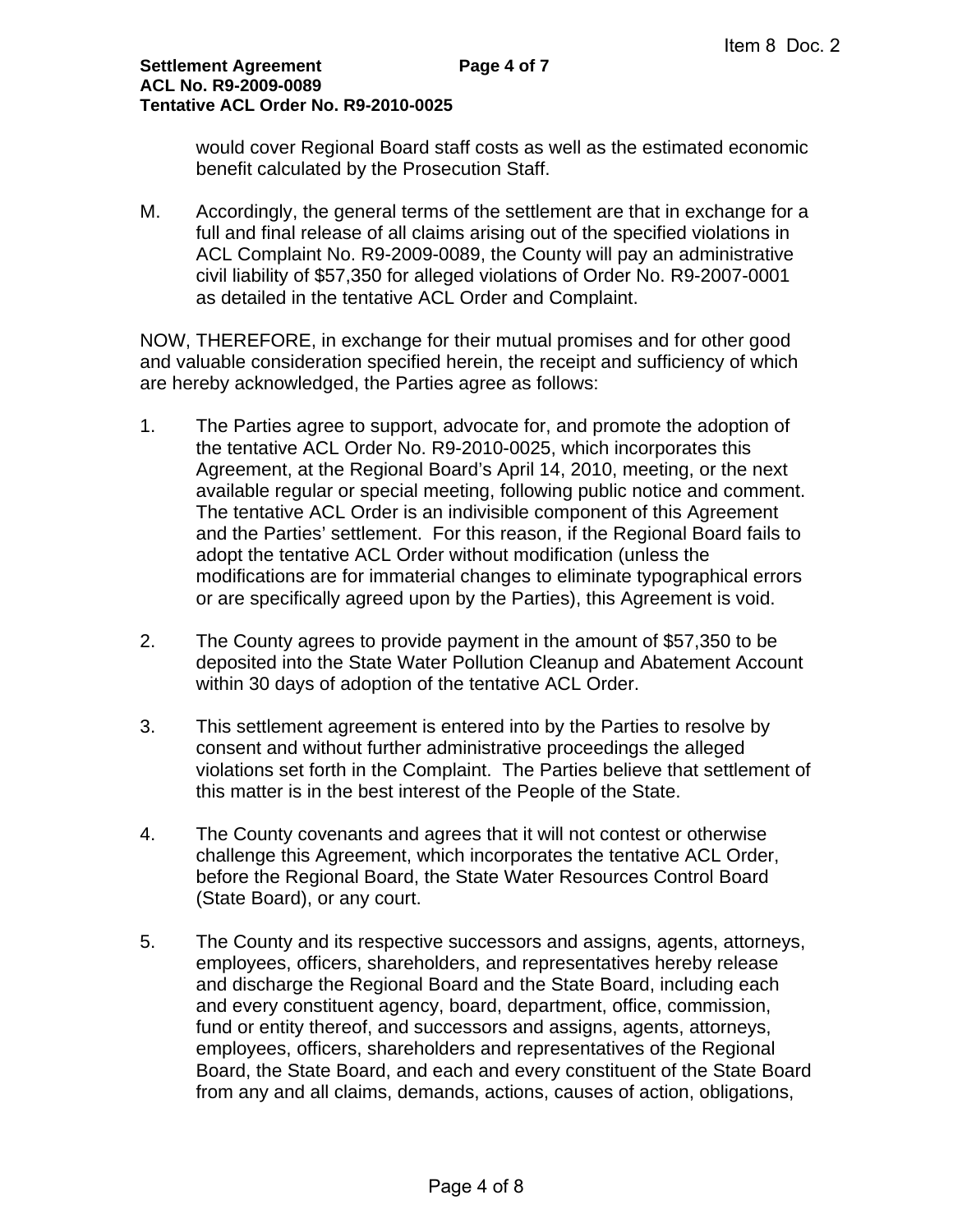damages, penalties, liabilities, debts, losses, interest, costs, or expenses of whatever nature, character, or description, that they may have or claim to have against one another by reason of any matter or omission arising from any cause whatsoever relating to the ACL Order and this Agreement.

- 6. The County's complete performance of its obligations under this Agreement shall effect a release and discharge of the County and its respective successors and assigns, agents, attorneys, employees, officers, shareholders, and representatives by the Regional Board from any and all claims, demands, actions, causes of action, obligations, damages, penalties, liabilities, debts, losses, interest, costs, or expenses of whatever nature, character, or description, that it may have or claim to have against Dischargers by reason of any matter or omission arising from any cause whatsoever relating to the violations specified in the tentative ACL Order. Notwithstanding this section, however, the Regional Board expressly retains authority to take enforcement action in the event of any failure by the County to perform their obligations under this Agreement. In addition, the Regional Board reserves its rights under Civil Code section 1542.
- 7. The Parties agree that the proposed tentative ACL Order, as signed by the Parties, will be noticed for a 30-day public comment period prior to being presented to the Regional Board for adoption. If the Regional Board Assistant Executive Officer or other Prosecution Staff receives significant new information that reasonably affects the propriety of presenting this tentative ACL Order to the Regional Board for adoption, the Assistant Executive Officer may unilaterally declare this tentative ACL Order void and decide not to present the Order to the Regional Board. The County of San Diego agrees that it may not rescind or otherwise withdraw its approval of this proposed tentative ACL Order.
- 8. In the event that this Agreement is rejected in whole or in part by the Regional Board, or is vacated in whole or in part by the State Board or a court, the Parties acknowledge that they expect to proceed to a contested evidentiary hearing, on a future date after reasonable notice and opportunity for preparation after such rejection or vacation, for the Regional Board to determine whether to assess administrative civil liabilities for the underlying violations, unless the Parties agree otherwise. The Parties agree that all oral and written statements and agreements made during the course of settlement discussions, except this Agreement, will not be admissible as evidence in the hearing. The Parties also agree to waive any and all objections related to their efforts to settle this matter, including, but not limited to, objections related to prejudice or bias of any of the Regional Board members or their advisors and any other objections that are premised in whole or in part on the fact that the Regional Board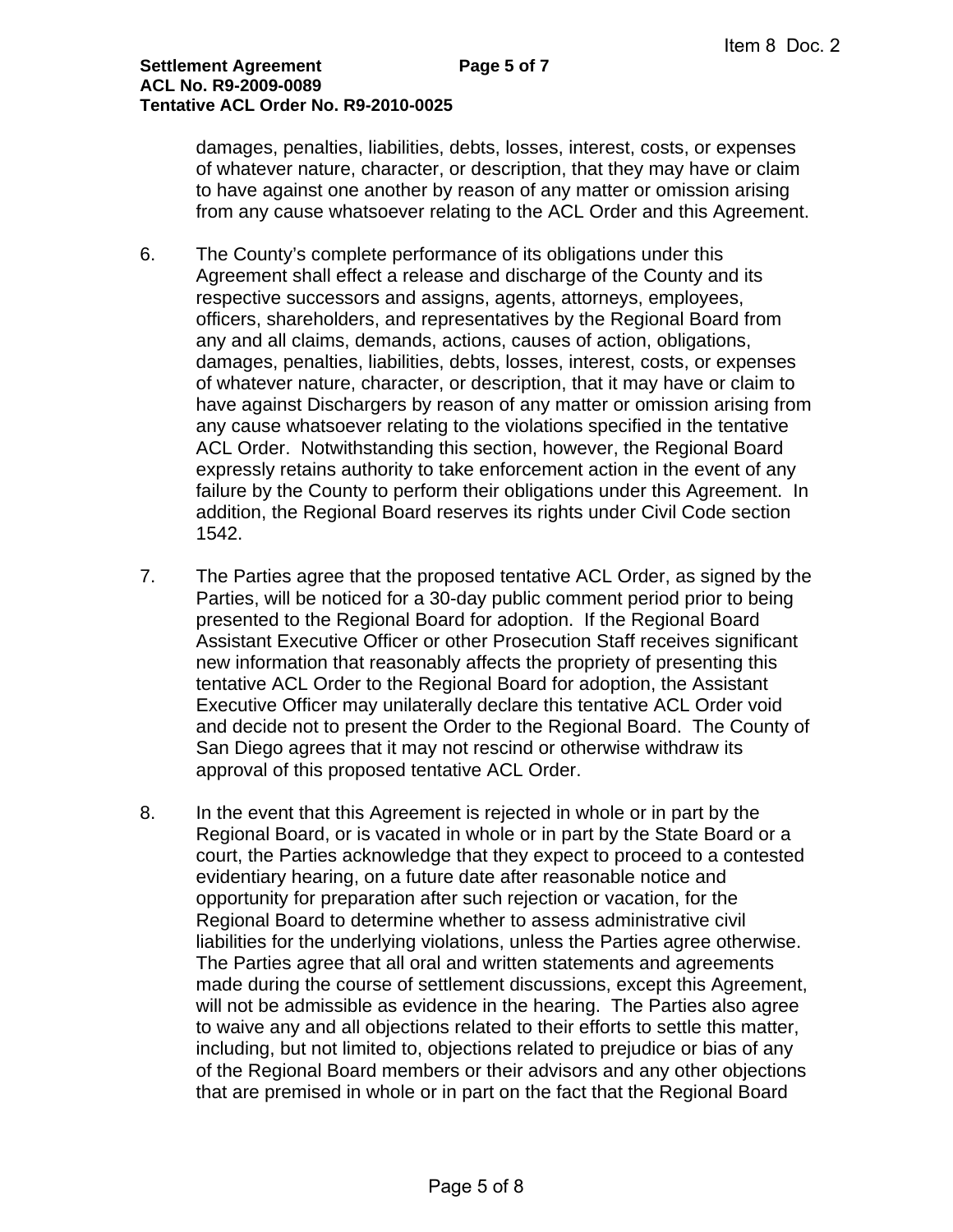members or their advisors were exposed to some of the material facts and the Parties' settlement positions, and therefore may have formed impressions or conclusions, prior to conducting the contested evidentiary hearing.

- 9. This is an integrated Agreement. This Agreement is intended to be a full and complete statement of the terms of this Agreement between the Parties, and expressly supersedes any and all prior oral or written agreements, covenants, representations, and warranties (express or implied) concerning the subject matter of this Agreement.
- 10. Each person executing this Agreement in a representative capacity represents and warrants that he or she is authorized to execute this agreement on behalf of and to bind the entity on whose behalf he or she executes the agreement.
- 11. This Agreement shall not be construed against the party preparing it, but shall be construed as if the Parties jointly prepared this Agreement and any uncertainty and ambiguity shall not be interpreted against any one party.
- 12. If any portion of this Agreement is ultimately determined not to be enforceable, the validity of the remaining enforceable provisions shall not be adversely affected.
- 13. This Agreement shall not be modified by any of the Parties by oral representation made before or after the execution of this Agreement. All modifications must be in writing and signed by the Parties.
- 14. The Parties intend that the procedure that has been adopted for the approval of the settlement by the Parties and review by the public, as reflected by the tentative ACL Order and this Agreement will be legally sufficient. In the event that objections are raised during the public comment period for the tentative ACL Order, the Parties agree to meet and confer concerning any such objections, and may agree to revise or adjust the procedure as necessary or advisable under the circumstances.
- 15. Each party to this Agreement shall bear all attorneys' fees and costs arising from that party's own counsel in connection with the matters referred to herein.
- 16. The Parties shall execute and deliver all documents and perform all further acts that may be reasonably necessary to effectuate the provisions of this Agreement.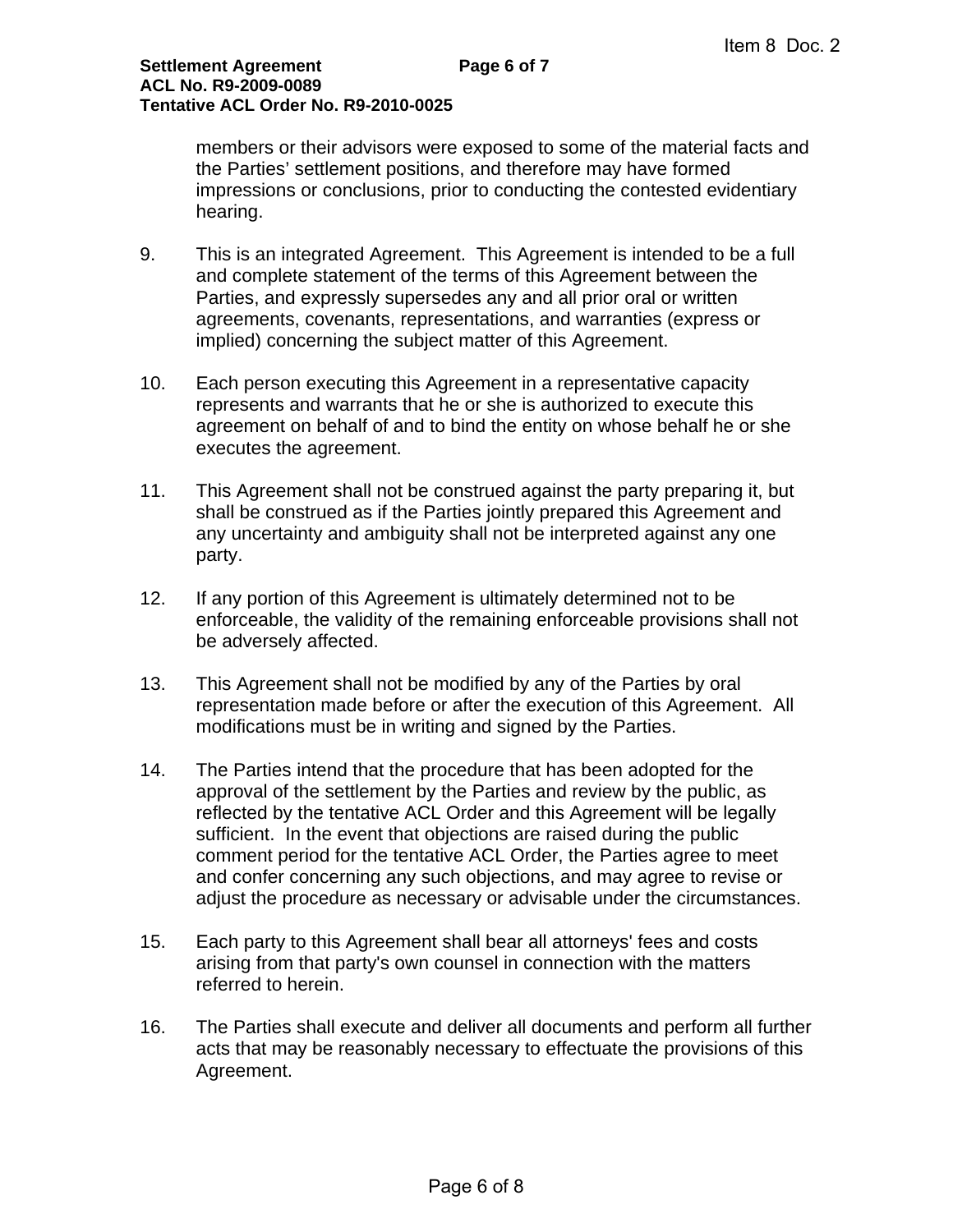### Settlement Agreement **Page 7 of 7** ACL No. R9-2009-0089 Tentative ACL Order No. R9-2010-0025

17. This Agreement may be executed as duplicate originals, each of which shall be deemed an original Agreement, and all of which shall constitute one agreement. Facsimile or electronic signatures are acceptable.

This Agreement is entered into and shall be construed and interpreted in accordance with the laws of the State of California.

IN WITNESS WHEREOF, the signatories hereto have executed this Agreement as of the dates set forth below.

# For the Regional Board's Prosecution Staff:

Date:  $\int$  *har*  $\int$   $\hat{U}$  By:

 $\sf 3AMES$ SMITH

Assistant Executive Officer

Date:  $2/23/10$  By:

- Drabandt

**Counsel to Prosecution Staff** (Approved as to form)

For County of San Diego:

JOHN J. SANSONE **County Counsel** 

Date: By: -----------------

**JAMES R. O'DAY** Senior Deputy